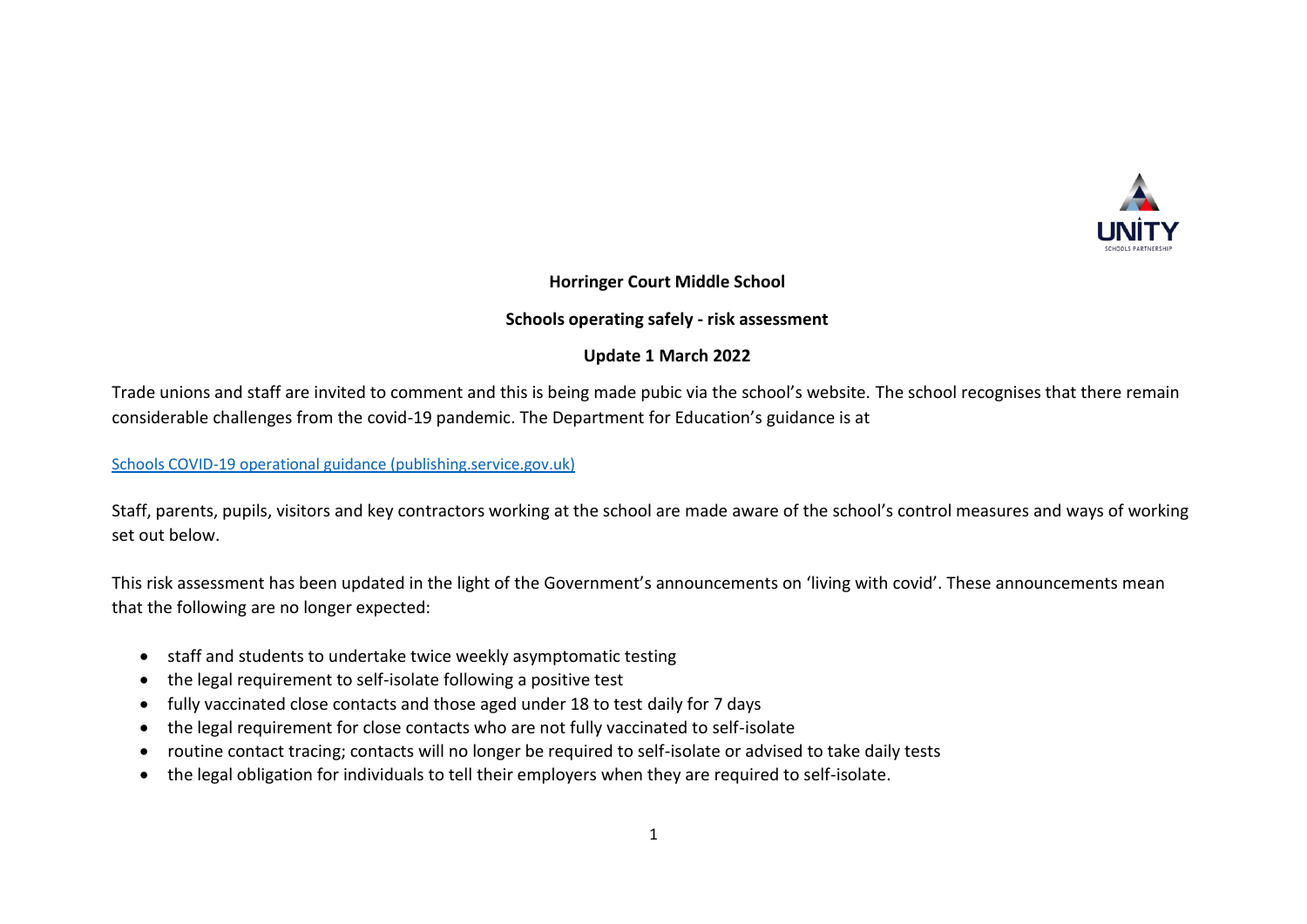## **Control measures**

In summary, the following actions continue to be advised:

- if you have stocks of tests in school, to use them to support staff who may be anxious (or families who want to continue testing)
- adults and children who test positive to stay at home and avoid contact with other people for at least 5 full days and then continue to follow the guidance until they have received 2 negative test results on consecutive days.
- those who test positive should avoid contact with anyone in an at risk group, including if they live in the same household
- the general measures to prevent covid being spread by:
- a) getting vaccinated
- b) letting fresh air in if meeting indoors, or meeting outside
- c) continuing to maximise ventilation in classrooms
- d) wearing a face covering in crowded and enclosed spaces, especially where you come into contact with people you do not usually meet, when rates of transmission are high
- e) staying at home if you are unwell
- f) taking a test if you have COVID-19 symptoms, and staying at home and avoiding contact with other people if you test positive staff and families are requested to inform the school about positive tests
- g) washing your hands and following advice to 'Catch it, Bin it, Kill it'
- We encourage all staff and eligible pupils to take up the offer of vaccinations we do not keep a record of those who have been vaccinated and do not discriminate on the basis of vaccine status. We are supporting the vaccination of 12-15 year olds in schools and encourage parents to take up the recent offer of vaccinations for 5-11 year olds. We appreciate that staff and pupils may require time off to attend vaccination appointments which will be authorised. We acknowledge that on occasion the vaccine can result in side effects which may trigger an absence for which allowances will be made.
- We will continue to use the one way system around the school building
- Public health advice will be sought if there are significant concerns about increases in positive cases or if a pupil, student, child or staff member is admitted to hospital with covid, and any recommended additional measures will be implemented.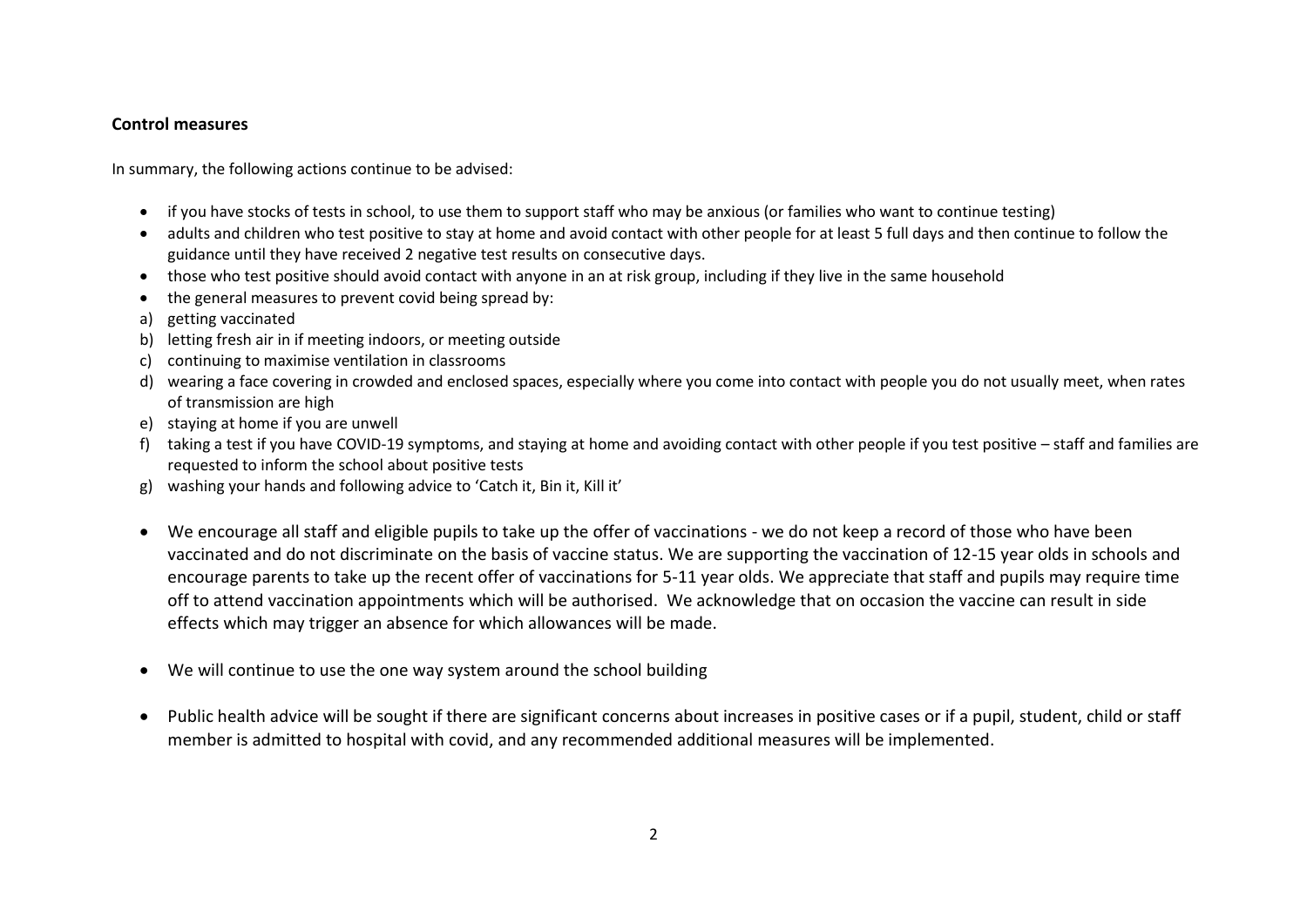• School attendance is mandatory for all pupils of compulsory school age and it is a priority to ensure that as many children as possible regularly attend school. Where a child is absent because of covid they are recorded as:

- code X (not attending in circumstances related to covid-19)

- code I (illness) - where they are unable to attend because they have a confirmed case of covid-19

- for pupils abroad who are unable to return, code X is unlikely to apply - in some specific cases, code Y (unable to attend due to exceptional circumstances) will apply

- Travel and quarantine Parents travelling abroad should avoid any travel that may be likely to involved reduced school attendance upon return. Staff travelling abroad during school holiday periods are required to be available for work at the start of the term.
- Remote education the school is maintaining its capacity to deliver high-quality remote education in the event of school being disrupted; remote education provided will be equivalent in length to the core teaching pupils receive in school; where necessary, we expect to work collaboratively with families and put in place reasonable adjustments so that pupils with special educational needs and disabilities (SEND) can successfully access remote education.
- The HR team will assist with individual risk assessments for any staff with particular concerns
- A separate risk assessment will be carried out for each educational visit, extra-curricular provision, breakfast clubs and after school provision

## **Outbreak management plan**

Attendance restrictions will only ever be considered as a last resort. Neither contacts or siblings of positive cases should under normal circumstances be asked to isolate.

Further precautionary measures will be considered where there is:

- a higher than previously experienced and/or rapidly increasing number of staff or student absences due to COVID-19 infection
- evidence of severe disease due to COVID-19, for example if a pupil, student, child or staff member is admitted to hospital due to COVID-19